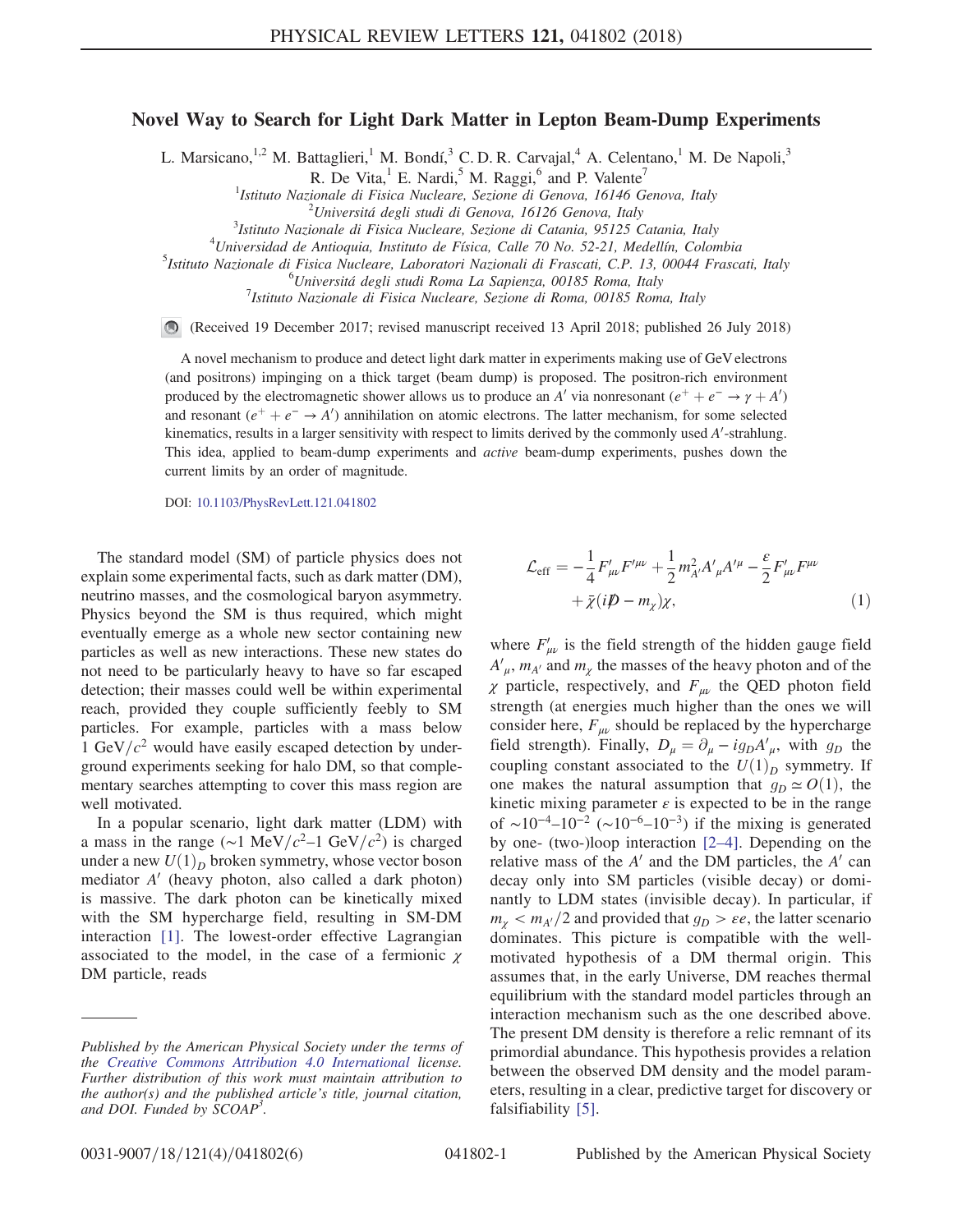LDM received strong attention in recent years, motivating many theoretical and phenomenological studies. It also stimulated the reanalysis and interpretation of old data and promoted new experimental programs to search for both the  $A'$  and LDM states [\[5,6\].](#page-4-2) In this context, accelerator-based experiments that make use of a lepton beam of moderate energy (∼10 GeV) on a thick target or a beam dump show a sizable sensitivity to a wide area of LDM parameter space. Different experimental approaches are possible, each affected by different backgrounds and with specific sensitivity to model parameters. In beam-dump experiments (BDE) [\[7\],](#page-4-3) an intense primary beam is dumped on a passive thick target followed by a significant amount of shielding material. Beside the cascade of SM particles, electrons or positrons stopped in the beam dump may produce an  $A<sup>'</sup>$ decaying to a  $\chi/\bar{\chi}$  particle pair, thus resulting in an effective LDM secondary beam. Having a small coupling to ordinary matter, LDM particles propagate through the shielding region to the detector. Scattering on electrons and nuclei of the detector active material may result in a detectable signal (in the following, we will focus only on the  $\chi - e$  scattering process). Active beam-dump experiments (ABDE), instead, use the active dump as a detector, exploiting the missingenergy signature of produced and undetected  $\gamma$  to identify the signal [\[8\].](#page-4-4) The active dump, detecting the EM shower, allows us to measure the energy of individual leptons of a monochromatic beam, provided a beam current is low enough to avoid pile-up effects. When an energetic  $A'$  is produced, its (invisible) decay products will carry away a significant fraction of the primary beam energy, thus resulting in a visible defect in the energy deposited in the active dump. Signal events are identified when the missing energy, defined as the difference between the beam energy and the detected energy, exceeds a minimum value  $E_{\text{miss}}^{\text{CUT}}$ . A variation of the previous technique is represented by missing-momentum experiments. A thin, passive target with a fast particle tracker is added upstream of the EM calorimeter to measure the momentum of each scattered lepton. Employing a thin target, missing-momentum experiments are characterized by a lower signal yield, but the measurement of the momentum, correlated with the energy measured by the calorimeter, allows for a more effective background rejection. Missing-momentum experiments can also perform a missing-energy search, by ignoring the tracker and using the calorimeter-only information.

Dark photons can be generated in collisions of GeV electrons or positrons with a fixed target by the processes depicted in Fig. [1.](#page-1-0) For experiments with electron beams, only diagram (a), analogous to ordinary photon bremsstrahlung, has been included in production estimates for beam-dump setups (we refer to Ref. [\[9\]](#page-4-5) for a critical discussion of the limitations of the widely used Weizsäcker-Williams approximation within this context). The improvement on existing exclusion limits including diagrams (b) and (c) has been discussed in Ref. [\[10\]](#page-4-6) in the context of

<span id="page-1-0"></span>

FIG. 1. Three different  $A'$  production modes in fixed target lepton beam experiments: (a) A'-strahlung in  $e^-/e^+$ -nucleon scattering; (b) A'-strahlung in  $e^+e^-$  annihilation; (c) resonant A' production in  $e^+e^-$  annihilation.

visible  $A'$  decay. Regarding fixed target experiments with positron beams, the effect of diagram (b) has been included in the evaluation of the reach for thin-target setups [\[11](#page-5-0)–13]. Only recently has the contribution of positron annihilation to the  $A'$  production and subsequent visible decay been evaluated for a beam-dump experiment [\[14\]](#page-5-1), finding that, for selected kinematics, it provides the dominant contribution.

In this Letter, we focus on the effect of positron annihilation in lepton beam-dump experiments searching for LDM through  $A'$  invisible decay. We noticed that, in a positron-rich environment produced by the high-energy electron or positron showering in the dump, contributions from nonresonant  $(e^+ + e^- \rightarrow \gamma + A')$  and resonant  $(e^+ + e^- \rightarrow A')$  annihilation can be sizable. These mechanisms significantly enhance the BDE and ABDE reach and have to be considered for a correct evaluation of the exclusion area in LDM parameter space. We calculated the contribution of positron annihilation for past and future electron beam-dump experiments: E137 and LDMX at SLAC [\[15,16\]](#page-5-2), NA64 at CERN [\[17\],](#page-5-3) and BDX at JLab [\[18\]](#page-5-4). In the context of recent efforts toward a new generation of positron-beam experiments [\[19\]](#page-5-5), we also investigated the sensitivity of the same experimental setups replacing the  $e^-$  beam with an  $e^+$  beam.

We estimated the positron-annihilation contributions using Monte Carlo simulations, as described in detail in Ref.  $[10]$  for  $A'$  production in the thick target. The experimental setups (beam-dump geometry and materials)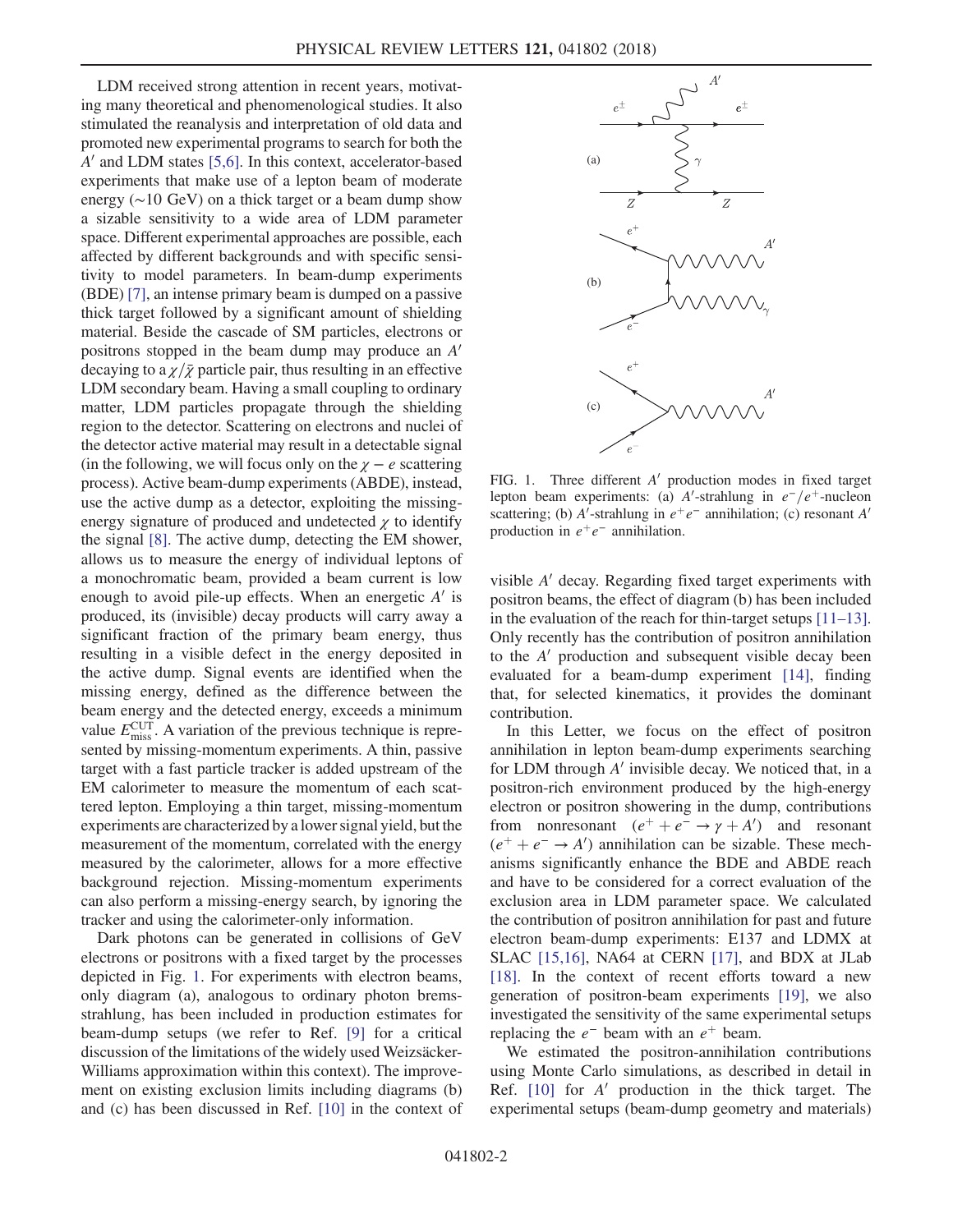<span id="page-2-0"></span>

FIG. 2. Differential track-length distribution as a function of  $x = E/E_0$  for positrons produced in a thick target by an impinging  $e^+/e^-$  beam, normalized to the radiation length  $X_0$ .

of the aforementioned experiments were implemented in the GEANT4 [\[20\]](#page-5-6) and FLUKA [\[21\]](#page-5-7) simulation frameworks. The secondary positron differential track-length distribution  $T_{+}(E_{e^+}, \Omega_{e^+})$ , as a function of  $e^+$  energy  $E_{e^+}$  and angles  $\Omega_{e^+}$ , was evaluated in the dump for a primary electron and positron beam. The systematic error associated to the procedure was estimated by comparing the angularintegrated  $T_{+}(E_{e^+})$  obtained within the two simulation frameworks. Agreement within a few percent is observed, validating our approach. Figure [2](#page-2-0) shows the "universal"  $T_{+}(E_{e^+})$  distribution obtained from the simulations. Data points have been computed from each experimental setup:  $E_{\text{beam}} = 11$  and 20 GeV on an aluminum target (E137 and BDX),  $E_{\text{beam}} = 4 \text{ GeV}$  on a tungsten target (LDMX), and  $E_{\text{beam}} = 100 \text{ GeV}$  on a lead target (NA64). Points overlap within the error bars. To eliminate the dependence on  $E_{\text{beam}}$ , results are reported as a function of the "scaling variable"  $x = E_{e^+}/E_{\text{beam}}$ . The dependence on the target material is factorized by normalizing each distribution to the corresponding radiation length. This scaling behavior is consistent with the prediction from the analytic function of Tsai and Whitis [\[22\]](#page-5-8).

As a next step, we computed numerically, for kinematically allowed masses, the total number of  $A'(N_{A'})$  and  $\chi/\bar{\chi}$  $(N_{\gamma} = N_{\bar{\gamma}})$  in the dump. These can be written as

$$
N_{A'} = N_{\chi} = N_{\bar{\chi}}
$$
  
=  $\frac{N_A}{A} Z \rho \int_{E_{\text{min}}^R}^{E_{\text{beam}}} dE \int_{4\pi} d\Omega T_+(E, \Omega) \sigma(E),$  (2)

where  $A$ ,  $Z$ , and  $\rho$ , are, respectively, the beam-dump atomic mass, atomic number, and mass density,  $N_A$  is Avogadro's number,  $\sigma(E)$  is the energy-dependent A' production cross section, and  $E_{\min}^R = [m_{A'}^2/(2m_e)]$  is the minimal positron energy required to produce a dark photon with mass  $m_{A}$ through positron annihilation on atomic electrons. The dark photon decay was assumed to be fully invisible  $[BR(A' \rightarrow \chi \bar{\chi}) \simeq 1]$ . The energy and angular distributions of  $\chi$  particles were evaluated numerically by convolving the positron energy and angular spread in the target with the intrinsic kinematic dependence of  $A'$  production and subsequent decay to  $\chi$  particles (assumed to be isotropic in the  $A'$  rest frame).

For BDE, the number of signal events (corresponding to the  $\chi - e$  scatterings in the detector) was computed as

$$
N_{\chi-e}^s = N_{\chi\bar{\chi}} n_e L_{\text{det}} \sigma_{\chi e}^* \varepsilon_s,\tag{3}
$$

where  $N_{\chi \bar{\chi}}$  is the total number of LDM particles  $(\chi + \bar{\chi})$ propagating from the beam dump and impinging on the detector,  $L_{\text{det}}$  and  $n_e$  ( $N_{\text{Av}}/A\rho Z$ ) are the detector length and the electron density, respectively,  $\varepsilon_s$  is the average signal detection efficiency, and  $\sigma_{\chi e}^*$  is the total  $\chi - e$  scattering cross section integrated over recoil electron energies larger than the detection threshold  $E_{thr}$ .  $N_{\chi\bar{\chi}}$  was computed by projecting the  $\chi$  angular distribution in the dump to the detector front-face plane and measuring the fraction of crossing particles. To evaluate  $\sigma_{\chi e}^*$  and to determine the energy and angular spectrum of recoiling electrons, we used the differential cross section reported in Ref. [\[7\]](#page-4-3):

$$
\frac{d\sigma_{\chi e}}{dE_R} = 4\pi \alpha \alpha_D \varepsilon^2 m_e \frac{4m_e m_{\chi}^2 E_R + [m_{\chi}^2 + m_e (E - E_R)]^2}{(m_{A'}^2 + 2m_e E_R)^2 (m_{\chi}^2 + 2m_e E)^2},\tag{4}
$$

where E and  $E_R$  are the  $\chi$  and the scattered  $e^-$  energies, respectively, and  $\alpha_D = g_D^2/4\pi$ .

For ABDE, instead, we computed the number of signal events as the number of  $A'$  with an energy higher than the detector missing-energy cut  $E_{\text{miss}}^{\text{CUT}}$ :

$$
N_{A'}^s = \varepsilon_s \int_{E_{\text{miss}}^{\text{CUT}}}^{E_0} N_{A'}(E) dE. \tag{5}
$$

The detection efficiency  $\varepsilon_s$  of each experiment we considered was determined by applying the same selection cuts used in the original analyses. Further details are given in the following.

E137 is a BDE that ran at SLAC in 1980–1982, searching for long-lived neutral objects which might be produced in the electromagnetic shower initiated by 20 GeV electrons in the SLAC beam dump East. The main parameters of the experiment are summarized in Table [I](#page-3-0). The detector was an 8-radiation length electromagnetic calorimeter made by a sandwich of a 1 cm plastic scintillator paddle and  $1 X_0$  iron (or aluminum) converters. To satisfy the trigger condition,  $\chi$  particles should have scattered in the first five layers. A total charge of ∼30 C was dumped during the live time of the experiment in two slightly different experimental setups, denoted as "E137-I"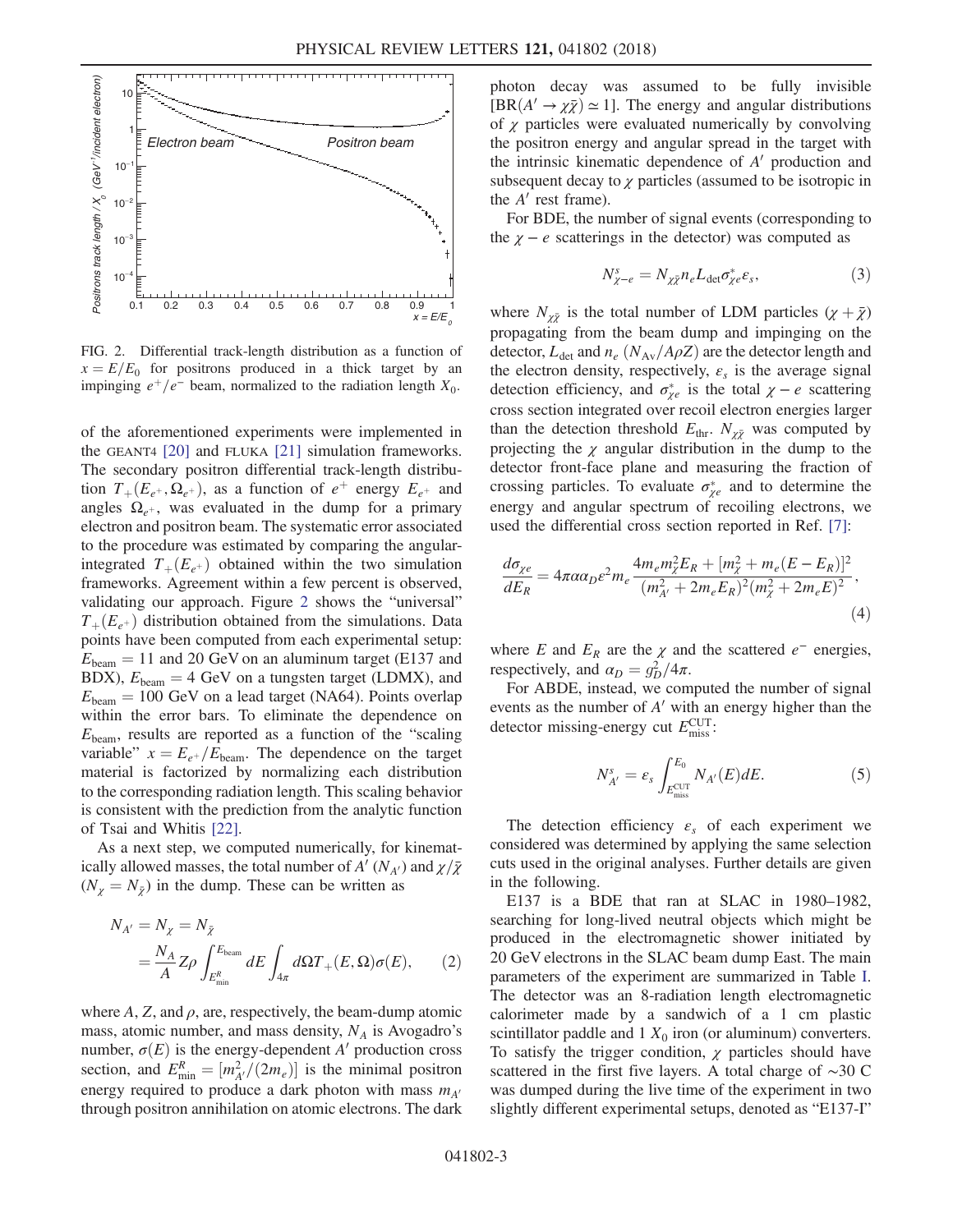|                                  | E137-I                                | $E137-H$                              | <b>BDX</b>                            |
|----------------------------------|---------------------------------------|---------------------------------------|---------------------------------------|
| Beam energy                      | 20 GeV                                | 20 GeV                                | $11 \text{ GeV}$                      |
| Electrons on target              | $\approx 6.2 \times 10^{19}$          | $\approx 1.2 \times 10^{20}$          | $10^{22}$                             |
| Target-detector distance         | 383 m                                 | 383 m                                 | $25 \text{ m}$                        |
| Front-face size                  | $2 \times 3$ m <sup>2</sup>           | $3 \times 3$ m <sup>2</sup>           | $50 \times 40$ cm <sup>2</sup>        |
| Detector length $L_{\text{det}}$ | 49.5 cm                               | 13.8 cm                               | 300 cm                                |
| Electron number density $n_e$    | $7.4 \times 10^{23}$ cm <sup>-3</sup> | $1.5 \times 10^{24}$ cm <sup>-3</sup> | $1.1 \times 10^{24}$ cm <sup>-3</sup> |
| Detection threshold              | $\approx$ 1 GeV                       | $\simeq$ 1 GeV                        | $\approx$ 500 MeV                     |

<span id="page-3-0"></span>TABLE I. Main parameters of the E137 and BDX beam-dump experiments.

and "E137-II" (see Table [I\)](#page-3-0). The original data analysis searched for axionlike particles decaying in  $e^+$  e<sup>-</sup> pairs, requiring a deposited energy in the calorimeter larger than 1 GeV with a track pointing to the beam-dump production vertex. The absence of any signal above the threshold, satisfying a tight directionality cut ( $\theta_{\text{track}} < 30$  mrad), provided stringent limits on axions and photinos. Negative results were used in Ref. [\[23\]](#page-5-9) to provide the most stringent limits in LDM parameter space in the mass range 1 MeV/ $c^2 < m_y < 100 \text{ MeV}/c^2$ .

BDX is a BDE planned at JLab that will improve the E137 sensitivity by using the high-intensity Continuous Electron Beam Accelerator Facility (CEBAF) beam [\[24\],](#page-5-10) running for ∼1 yr with currents up to 60  $\mu$ A, and positioning the detector closer to the dump. The main parameters of the experiments are reported in Table [I.](#page-3-0) The detector consists of a  $\approx 0.5$  m<sup>3</sup> EM calorimeter made by CsI(Tl) scintillating crystals, surrounded by two active veto layers made by plastic scintillator for cosmic background rejection. The average signal efficiency is ∼15%. The experiment sensitivity is ultimately limited by the irreducible neutrino background, expected to be at the level of  $O$ (few) events for  $10^{22}$  electrons on target (EOT). In the case of a negative result, BDX is expected to improve the E137 exclusion limit by 1 or 2 orders of magnitude, depending on the  $\chi$  mass.

The NA64 experiment is an ABDE making use of the 100 GeV secondary electron beam at SPS-CERN. The detector consists of an upstream magnetic spectrometer  $($ tracker  $+$  bending magnet), followed by an active target, a Shashlik-type EM calorimeter made of lead and plasticscintillator plates. A signal event is defined as an upstream reconstructed track with less than 50 GeV energy deposited in the EM calorimeter and no activity in the surrounding veto system or in the hadron calorimeter installed downstream. The corresponding detection efficiency, slightly dependent on  $m_{A'}$ , is about 50%. NA64 accumulated so far  $4.3 \times 10^{10}$  EOT, with no events measured in the signalsearch window, and an expected background contribution of 0.12 events. The 90% C.L. exclusion limit extracted from the measurement spans from  $\varepsilon \simeq 2 \times 10^{-5}$  at  $m_{A'} =$ 1 MeV/ $c^2$  to  $\varepsilon \approx 3.6 \times 10^{-2}$  at  $m_{A'} = 1$  GeV/ $c^2$ .

LDMX is a missing-momentum experiment proposed at SLAC that will use the LCLS-II 4 GeV  $e^-$  beam [\[25\]](#page-5-11). The detector is made by a silicon tracker surrounding a 10%  $X_0$  tungsten thin target to measure each incoming and outgoing electron individually, a fast and highly hermetic Si-W sampling EM calorimeter, and a hadron calorimeter used to identify and reject penetrating particles. In the first phase, LDMX plans to collect  $\simeq 10^{14}$  EOT, with an expected sensitivity for a zero background measurement that spans from  $\varepsilon \simeq 1.2 \times 10^{-6}$  at  $m_{A'} = 1 \text{ MeV}/c^2$  to  $\varepsilon \simeq$  $7 \times 10^{-3}$  at  $m_{A'} = 1$  GeV/ $c^2$ . Although LDMX is designed for missing-momentum searches using the tracker and the EM calorimeter information, it can also acts as an ABDE using the EM calorimeter as an active target with a corresponding energy cut of 1.2 GeV.

The new exclusion limits at 90% C.L. obtained considering the positron annihilation mechanisms in the aforementioned experiments are reported in Fig. [3.](#page-4-7) In the case of E137 and NA64, the limit of the number of signal events derived from the published data—zero events measured and an almost null contribution expected from the background—is  $N_{90\%} = 2.3$ . For BDX and LDMX, a null background contribution was assumed. In the left plot, limits derived by including  $A'$ -strahlung only (dashed lines), positron annihilation only (continuous lines), and the combination of the two on existing limits (filled area) are shown. The light-gray area shows the excluded region before this work in the parameter space  $y \equiv \alpha_D \varepsilon^2 [m_\chi/(m_{A'})]^4$  vs  $m_\chi$  assuming  $\alpha_D = 0.5$  and  $m_{A'} =$  $3m_\chi$ . The dark-gray area highlights the contribution of the positron annihilation to the previously excluded area. The three continuous black lines represent the thermal relic target for different hypotheses on the LDM nature: elastic and inelastic scalar (I), Majorana fermion (II), and pseudo-Dirac fermion (III). For some selected kinematics, positron annihilation pushes down by an order of magnitude the exclusion limits. The shape of ABDE lines is related to the high missing-energy threshold. For this class of experiments, the sensitivity at low masses is strongly connected to the threshold value, resulting in a sharp dip. For BDE, instead, the threshold effect is less pronounced. Here the energy threshold is usually lower, and the dependence on threshold of the sensitivity for low masses is weaker, resulting in a wider and smoother shape. In the right plot, instead, we report the exclusion limits, in the case of a null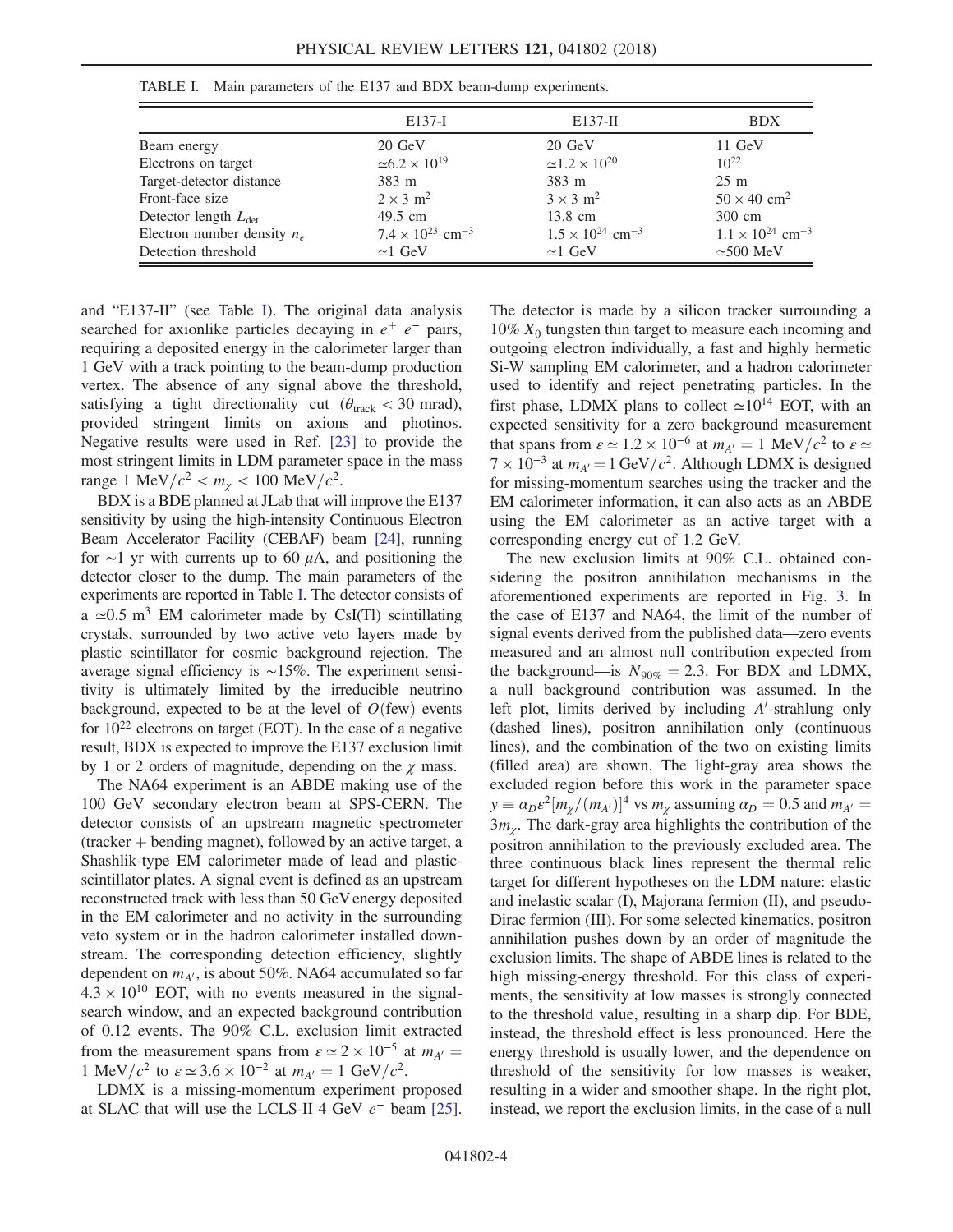<span id="page-4-7"></span>

FIG. 3. Left: Continuous lines show exclusion limits at 90% C.L. for electron BDE and ABDE due to resonant and nonresonant positron annihilation (only). Dashed lines show exclusion limits obtained by considering A'-strahlung only. The combined exclusion region is shown as a filled area: Light gray indicates previous limits (including E137, BABAR [\[28\],](#page-5-14) and Liquid Scintillator Neutrino Detector [\[29\]](#page-5-15)); dark gray shows the effect of including positron annihilation on existing limits. Different colors correspond to the different experiments: E137 (blue), BDX (magenta), NA64 (yellow), and LDMX (brown). Limits are given for the parameter  $y \equiv a_D \varepsilon^2 [m_\chi/(m_{A'})]^4$  as a function of  $m_\chi$ . The prescription  $a_D = 0.5$ ,  $m_{A'} = 3m_\chi$  is adopted when applicable. Right: The same as in the left plot but for possible positron-beam BDE and ABDE. Exclusion limits are derived assuming the same (positron) charge and experimental efficiency quoted for the corresponding e<sup>−</sup>-beam setup.

result, by running future BDE and ABDE with positron beams. The total accumulated (positron) charge and the detection efficiency of LDM is assumed to be similar to that of the electron-beam counterparts. Nowadays, positron beams with such characteristics are not available. However, proposals to run future experiments at JLab [\[19\]](#page-5-5) and CERN are currently under discussion. For example, the NA64 experiment could already take data with a positron beam in the LHC run III [\[26\].](#page-5-12) In the calculation, we assumed the same  $A'$ -strahlung contribution, at the first order, for  $e^-$  and  $e^+$  beams [\[27\].](#page-5-13) Positron annihilation mechanisms, instead, significantly improve the reach, since the secondary positron spectrum is enhanced in the case of a positron beam (see Fig. [2\)](#page-2-0).

In conclusion, we demonstrated that in a positron-rich environment, such as the electromagnetic shower produced by the interaction of GeV electrons or positrons with a beam dump,  $e^+$  resonant and nonresonant annihilation are two LDM production mechanisms potentially competitive with the widely considered  $A'$ -strahlung. We included the two diagrams in Figs.  $1(b)$  and  $1(c)$  in the calculation of the exclusion limits for null results of electron BDE and ABDE obtaining, in some selected kinematics, up to an order of magnitude gain in sensitivity. In particular, the best exclusion limit set by E137 is pushed down by a factor of ∼10 for  $m_{\chi}$  in the range (20–40 MeV/ $c^2$ ). These results show that positron annihilation needs to be included for a correct evaluation of all the LDM exclusion limits obtained from electron beam-dump experiments. We also speculated about running the same experiments with a genuine positron beam. The significant gain in sensitivity we found suggests to consider positron-beam experiments in future LDM searches.

L. M. acknowledges financial support from Università degli Studi di Genova (Borsa di Dottorato, XXXII ciclo), C. D. R. C. acknowledges financial support from COLCIENCIAS (doctoral scholarship 727-2015). E. N. is supported in part by the INFN "Iniziativa Specifica" TAsP-LNF.

- <span id="page-4-1"></span><span id="page-4-0"></span>[1] B. Holdom, [Phys. Lett. B](https://doi.org/10.1016/0370-2693(86)91377-8) 166, 196 (1986).
- [2] R. Essig, J. Kaplan, P. Schuster, and N. Toro, [arXiv:](http://arXiv.org/abs/1004.0691) [1004.0691.](http://arXiv.org/abs/1004.0691)
- [3] F. D. Aguila, G. Coughlan, and M. Quirs, [Nucl. Phys.](https://doi.org/10.1016/0550-3213(88)90266-0) **B307**, [633 \(1988\)](https://doi.org/10.1016/0550-3213(88)90266-0).
- <span id="page-4-2"></span>[4] N. Arkani-Hamed and N. Weiner, [J. High Energy Phys. 12](https://doi.org/10.1088/1126-6708/2008/12/104) [\(2008\) 104.](https://doi.org/10.1088/1126-6708/2008/12/104)
- <span id="page-4-3"></span>[5] M. Battaglieri et al., [arXiv:1707.04591.](http://arXiv.org/abs/1707.04591)
- [6] J. Alexander et al., [arXiv:1608.08632.](http://arXiv.org/abs/1608.08632)
- <span id="page-4-4"></span>[7] E. Izaguirre, G. Krnjaic, P. Schuster, and N. Toro, [Phys. Rev.](https://doi.org/10.1103/PhysRevD.88.114015) <sup>D</sup> 88[, 114015 \(2013\)](https://doi.org/10.1103/PhysRevD.88.114015).
- <span id="page-4-5"></span>[8] E. Izaguirre, G. Krnjaic, P. Schuster, and N. Toro, [Phys. Rev.](https://doi.org/10.1103/PhysRevD.91.094026) D 91[, 094026 \(2015\)](https://doi.org/10.1103/PhysRevD.91.094026).
- <span id="page-4-6"></span>[9] Y.-S. Liu, D. McKeen, and G. A. Miller, [Phys. Rev. D](https://doi.org/10.1103/PhysRevD.95.036010) 95, [036010 \(2017\).](https://doi.org/10.1103/PhysRevD.95.036010)
- [10] L. Marsicano et al., Phys. Rev. D 98[, 015031 \(2018\)](https://doi.org/10.1103/PhysRevD.98.015031).